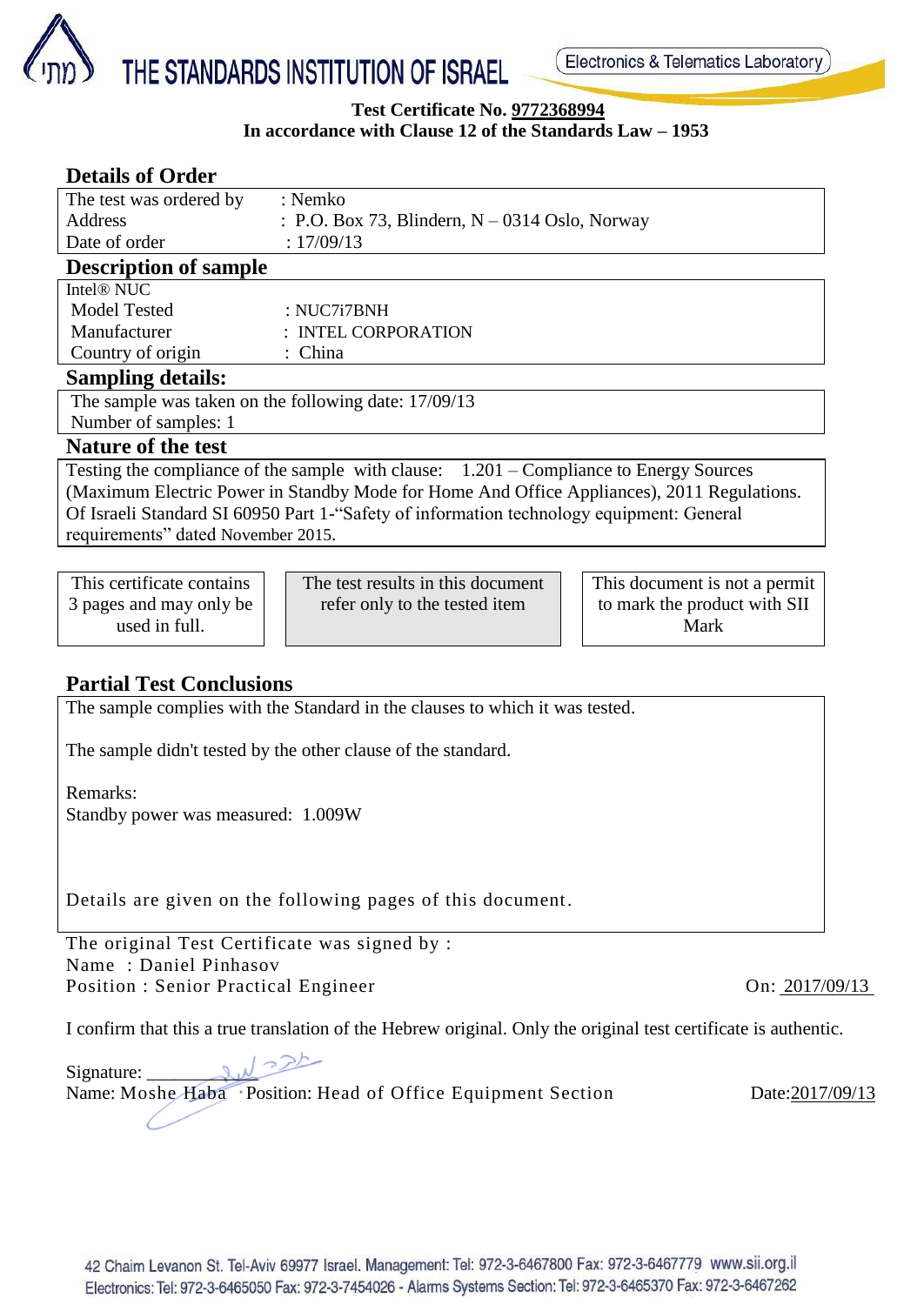

## **Test Certificate No. 9772368994 In accordance with Clause 12 of the Standards Law – 1953**

Page 2 of 3 pages

### **Broadened description of the product**

The instrument bears the following markings:



The power supply bears the following markings